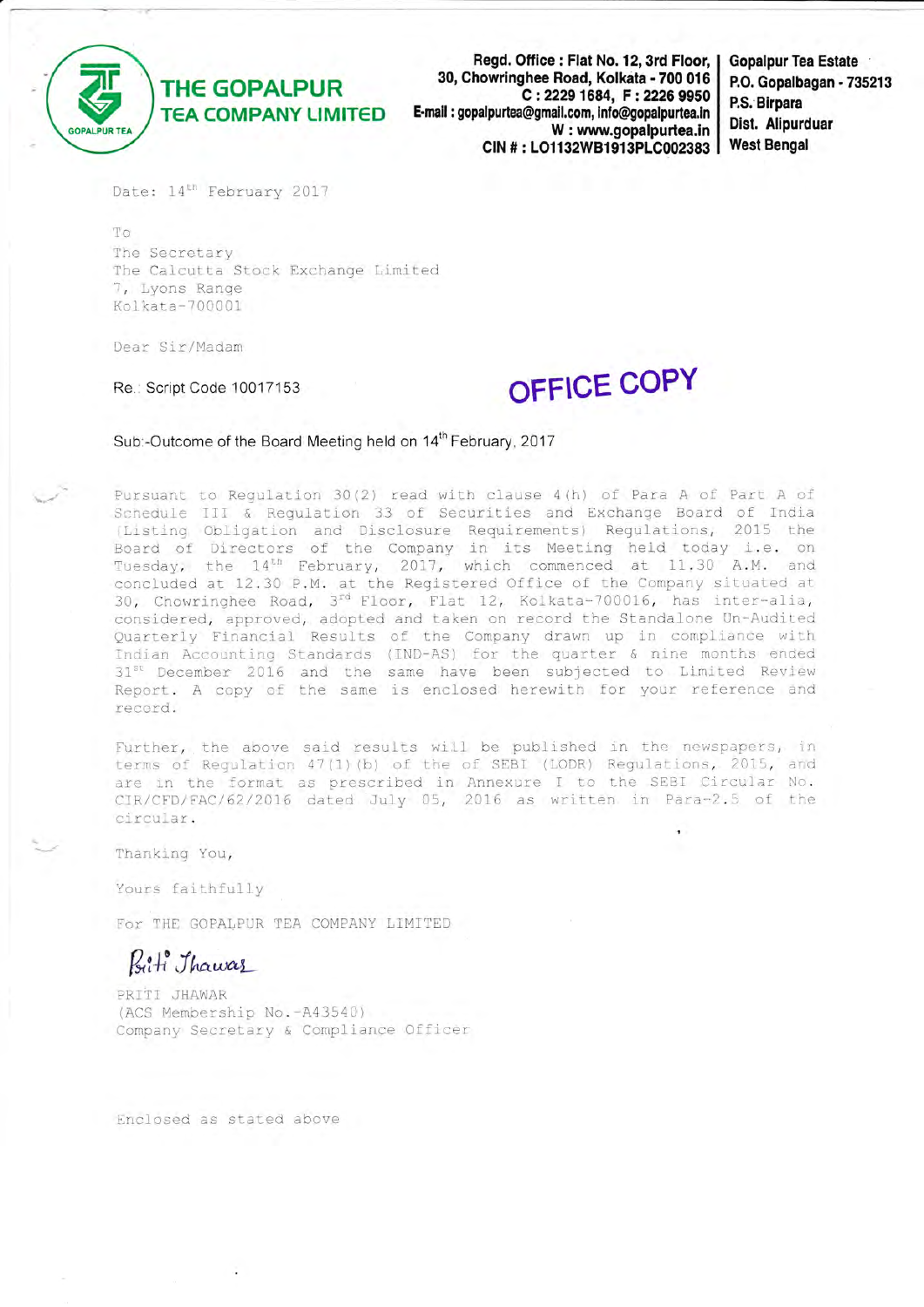## B.SINGHAL & CO Chartered Accountants

### LIMITED REVIEW REPORT

The Board of Directors The Gopalpur Tea Company Limited 30 Chowringhee Road Kolkata 700 016

- We have reviewed the accompanying statement of un-audited financial results for the 1. quarter ended  $31<sup>st</sup>$  December, 2016 in which are incorporated the results ('interim financial information') of The Gopalpur Tea Company Limited prepared by the Company pursuant to Clause 41 of the Listing Agreement with the Stock Exchanges in India, which has been initialed by us for identification purpose. This statement is the responsibility of the Company's management and has been approved by the Board of Directors/Committee of Board of Directors. Our responsibility is to issue a report on the Statement based on our review.
- 2. We conducted our review in accordance with the Standard on Review Engagement (SRE) 2400, "Engagements to Review Financial Statements" issued by the Institute of Chartered Accountants of India. This Standard requires that we plan and perform the review to obtain moderate assurance as to whether the financial statements are free of material misstatement.
- 3. A review is limited primarily to inquiries of company personnel and analytical procedures applied to financial data and thus provides less assurance than an audit. We have not performed an audit and accordingly, we do not express an audit opinion.
- 4. Based on our review conducted as above, nothing has come to our attention that causes us to believe that the Statement prepared , fairly in all material respects, in accordance with the applicable Accounting Standards notifie'd pursuant to the Companies as per Section 133 of the Companies Act, 2013 and other recognized accounting practices and policies, has not disclosed the information required to be disclosed in terms of Clause 41 of the Listing Agreement including the manner in which it is to be disclosed, or that it contains any material misstatement.

Place : Kolkata Date:  $14446.2017$ 



For B. SINGHAL & CO Chartered Accountants **FRN 312197E** 

> B. Knowledge ( B.P. Khandelwal) Partner

> > Mem. No. 061382